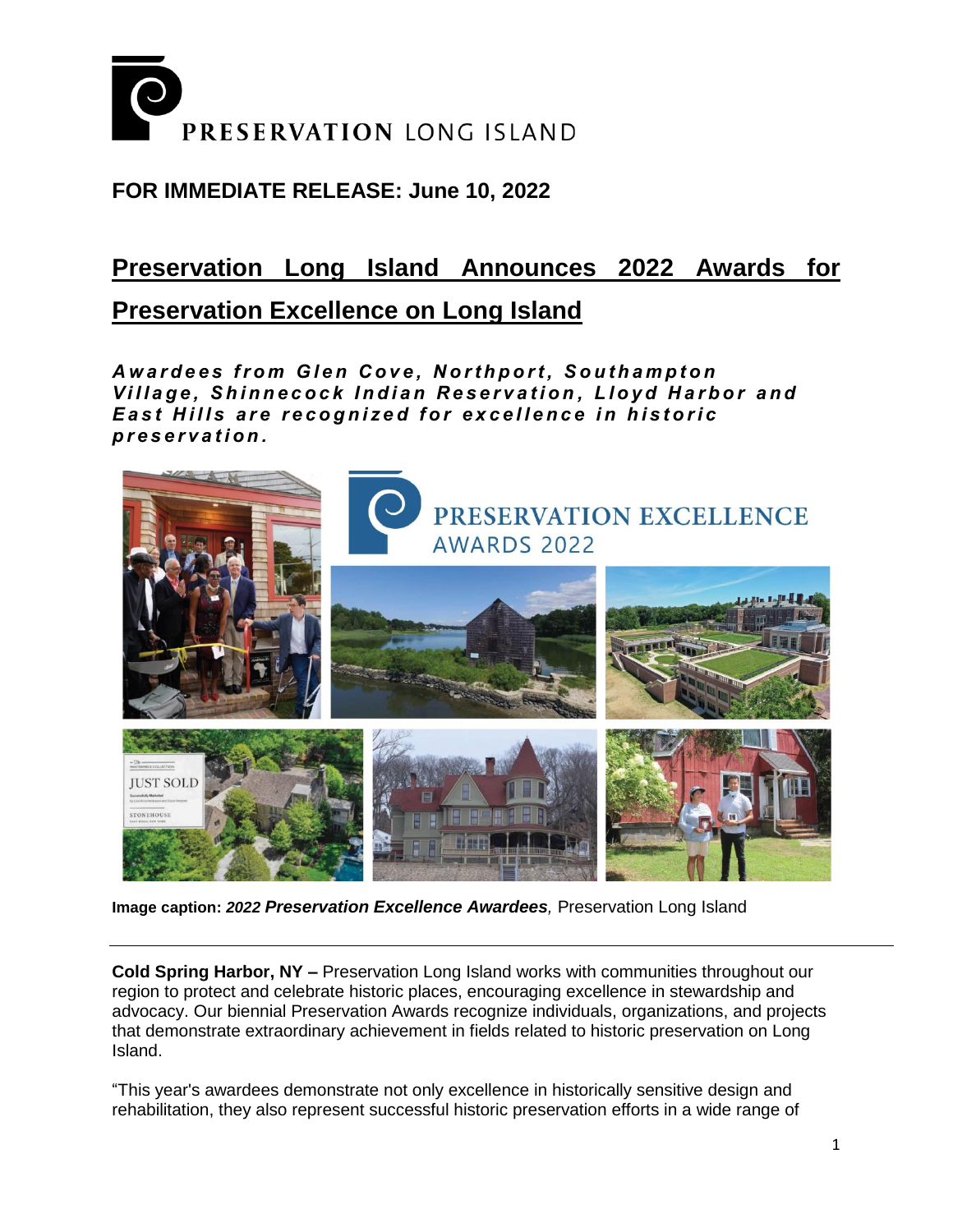areas that include public education and access, community-driven leadership, and a commitment to leveraging the municipal process to achieve local preservation objectives," said Alexandra Wolfe, Preservation Long Island Executive Director.

Preservation Long Island is pleased to announce two **Project Excellence Awards** and four **Organizational Awards**:

## *Project Excellence*

- **[Webb Institute](https://www.webb.edu/couch-academic-center/) and [Bentel & Bentel Architects](https://www.bentelandbentel.com/projects/academic-building-glen-cove/)** for historically sensitive design of the **Couch Academic Center**, a new facility for teaching, learning, and collaboration in Glen Cove.
- **Paul and Catherine Herkovic**, historic homeowners, for outstanding stewardship and rehabilitation of the **[Stanley H. Lowndes](https://www.newsday.com/classifieds/real-estate/colorful-vintage-homes-on-li-preserving-the-past-s32042) House** in Northport.

## *Organizational Excellence*

- **[Southampton African American Museum](https://saamuseum.org/) (SAAM)** for excellence in education and advocacy for the preservation of Black heritage sites in Southampton Village.
- **[Ma's House & BIPOC Art Studio](https://www.mashouse.studio/)** for creative community-driven leadership in preserving Ma's House as a shared art space, studio, and library at the Shinnecock Indian Reservation.
- **[Van Wyck-Lefferts Tide Mill Sanctuary & Huntington Historical Society](https://www.huntingtonhistoricalsociety.org/van-wyck-lefferts-tide-mill.html)** for their innovative approach to public access and stewardship at the **Van Wyck-Lefferts Tide Mill**.
- **[Village of East Hills](https://villageofeasthills.org/)** for leadership in new approaches to local preservation and for achieving a meaningful mitigation of adverse impacts on **John Mackay III's Happy House** via environmental review.

Each of the six awardees will be recognized in award presentations and related programming taking place from June and through September. "We are excited to be able to return to showcasing our awardees at in-person events throughout Long Island," said Sarah Kautz, Preservation Director at Preservation Long Island.

Southampton African American Museum will be presented with its 2022 Preservation Award at the museum's Juneteenth Celebration on Saturday, June 18th. Visit [saamuseum.org](https://saamuseum.org/) for more information about their Juneteenth program.

Webb Institute and Bentel & Bentel Architects will receive their award at Preservation Long Island's Annual Benefit Party on Friday, June  $24<sup>th</sup>$ . For event information and tickets visit: [preservationlongisland.org/2022-benefit](https://preservationlongisland.org/2022-benefit/)

The 2022 Preservation Award event for Ma's House & BIPOC Art Studio will take place on Sunday, September 11<sup>th</sup> at the Preservation Long Island [Custom House](https://preservationlongisland.org/custom-house/) located on Main Street in Sag Harbor. Event details will be available at [preservationlongisland.org.](https://preservationlongisland.org/)